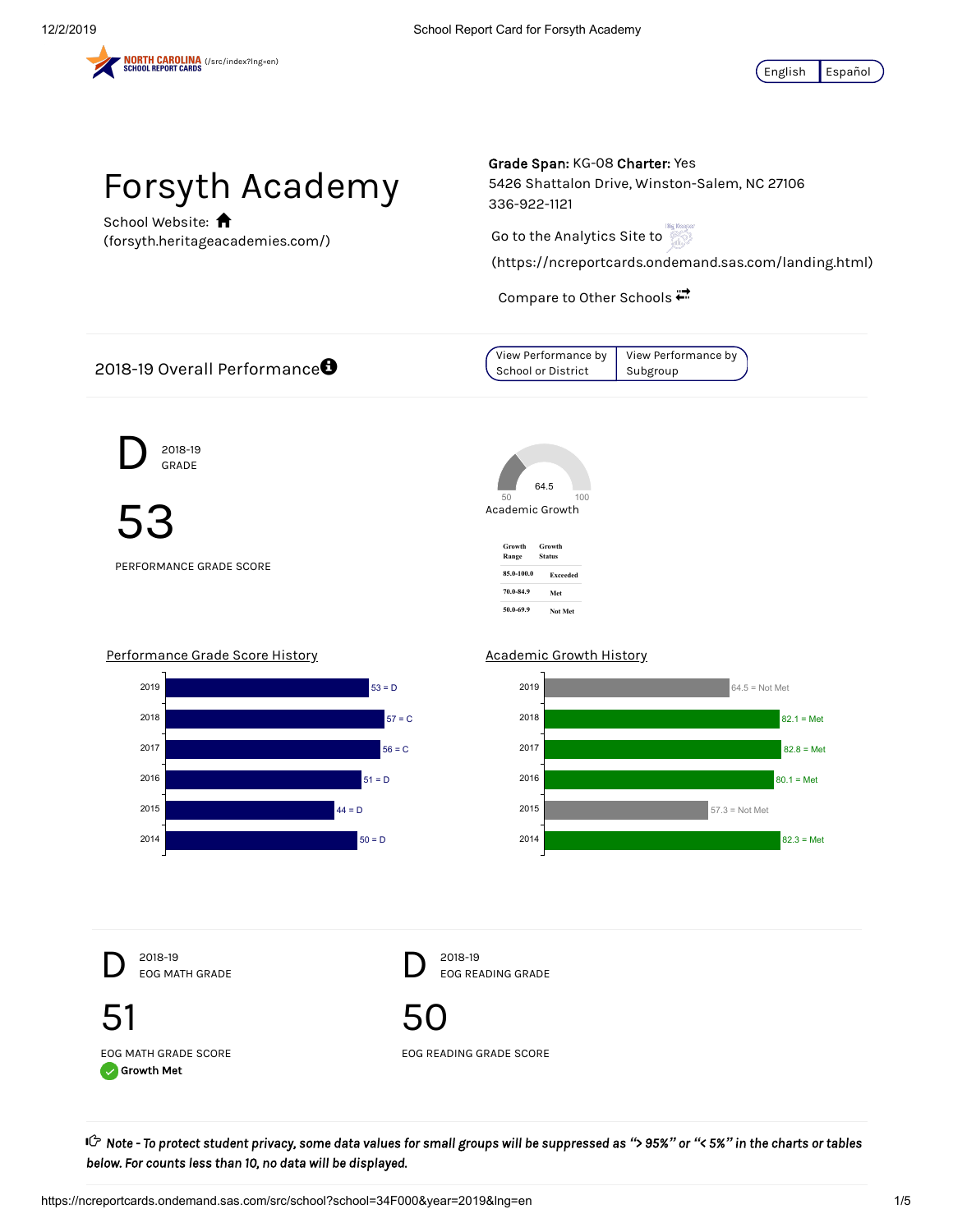# 2018-19 Student Characteristics & Participation

This section describes some key measures about the students at this school.

Incoming Student Readiness  $\bm{\Theta}$ 

0 100 21.9%

21.9% of the students entering 6th Grade across the school are proficient.



46.6% of the students entering 6th Grade across the state are proficient.

<u>Percentage Economically Disadvantaged</u>  $\boldsymbol{\Theta}$ 



81.9% of Students across the school are economically disadvantaged.



46.5% of Students across the state are economically disadvantaged.

# 2018-19 Student Performance

| Student Performance | Student Performance \ |
|---------------------|-----------------------|
| by School/District  | by Subgroup           |

This section describes student performance in various test subject areas. Student test performance is reported as one of five achievement levels  $\bullet$  Levels 1 and 2 are below grade level. Level 3 is grade level proficient. Levels 4 and 5 indicate students are on track for career and college readiness. For math, student test performance is reported as one of four achievement levels. Not Proficient is below grade level. Level 3 is grade level proficient, Levels 4 and 5 indicate students are on track for career and college readiness.

### Proficiency in Subject Areas





Grade Level Proficient (Levels 3-5) Career & College Ready (Levels 4-5)

### English Language Arts/ Reading Performance  $\bullet$



Grade Level Proficient (Levels 3-5) Career & College Ready (Levels 4-5)

### Science Performance  $\boldsymbol{\Theta}$

Summary Chart | Table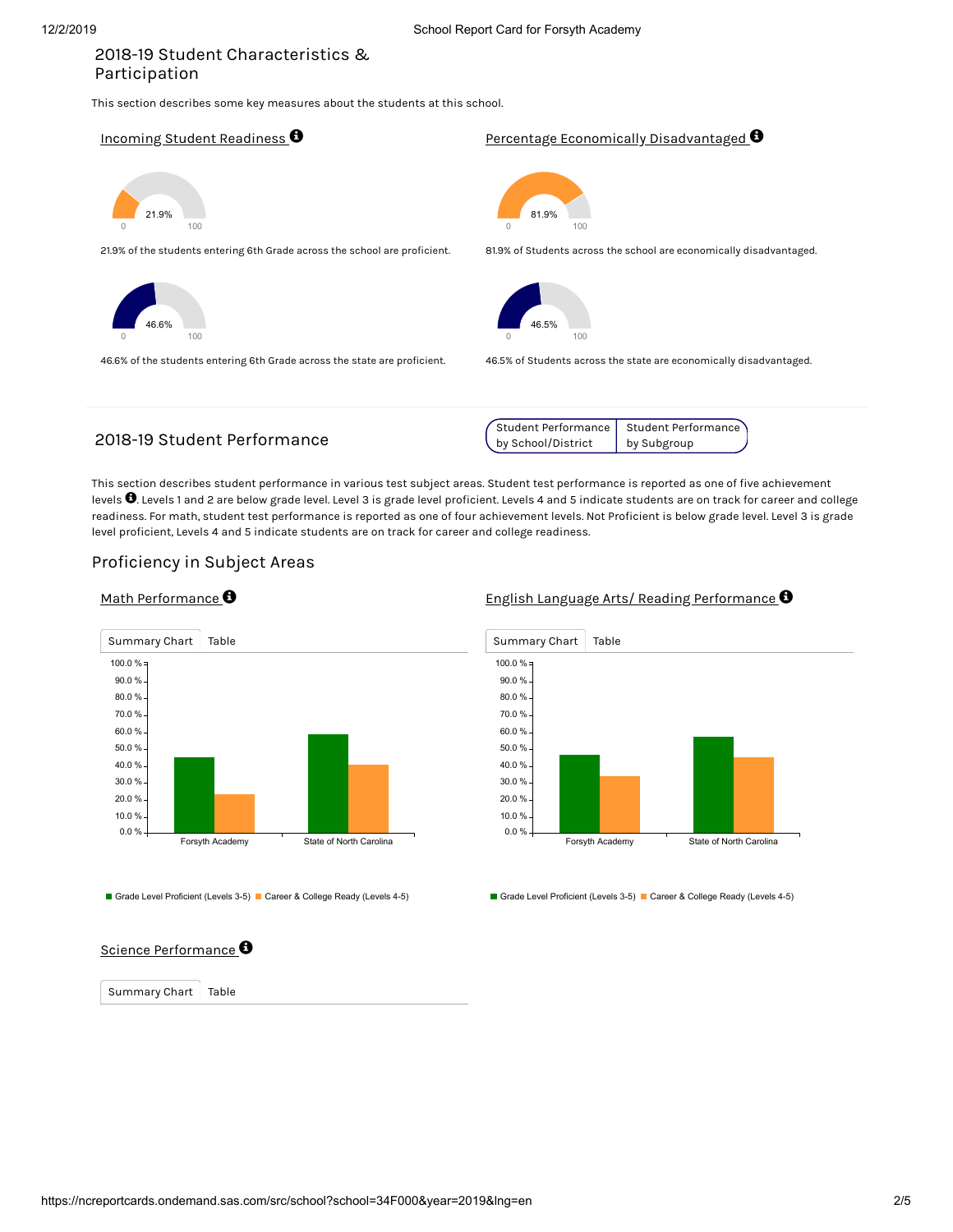



Grade Level Proficient (Levels 3-5) Career & College Ready (Levels 4-5)

# Other Measures



Forsyth Academy Bistate of North Carolina





Forsyth Academy Bistate of North Carolina



Forsyth Academy Bistate of North Carolina

### Test Participation**O**

Percentage of students participating in state mandated standardized testing.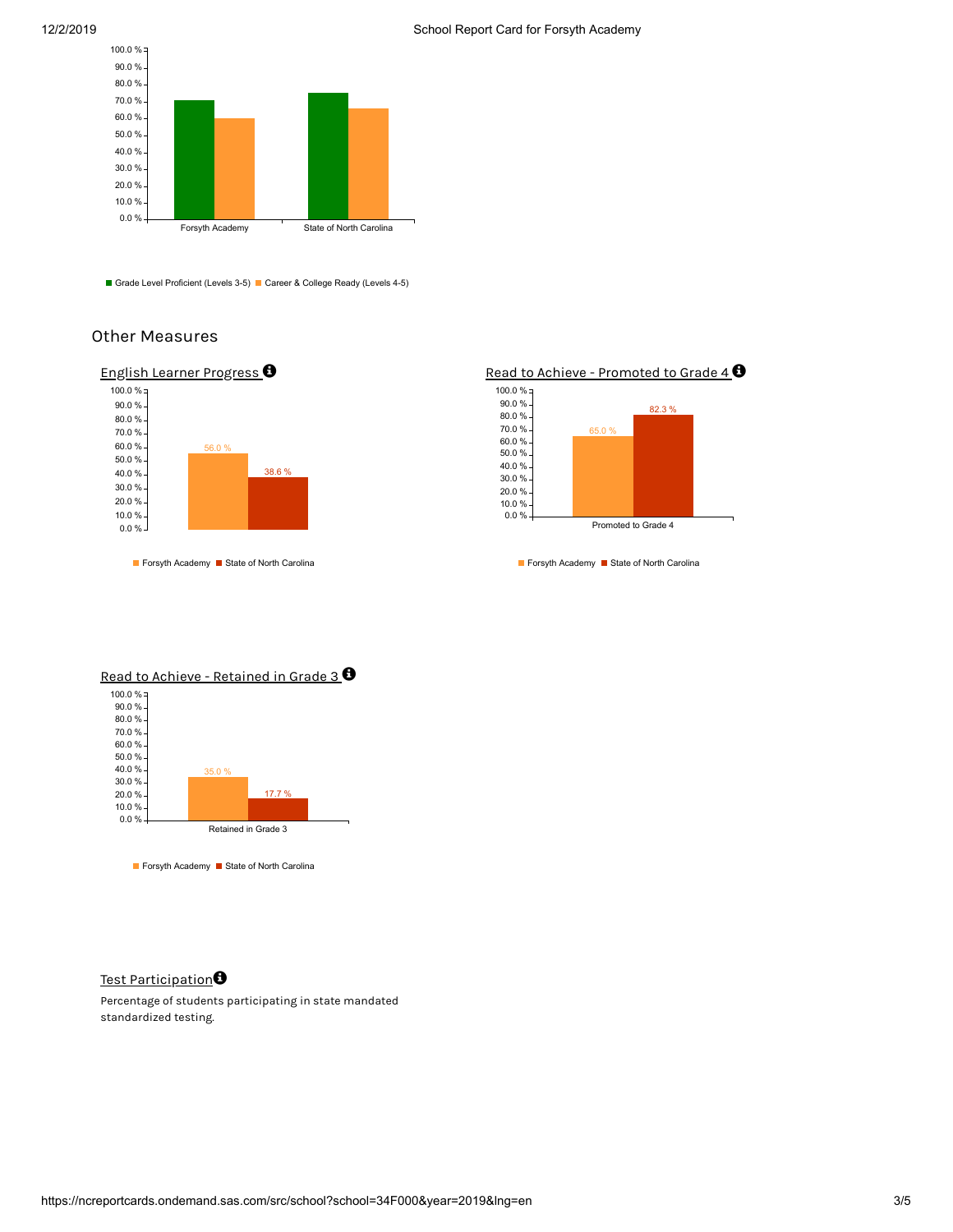



Students with Disabilities Alternate Test Participation

The percent of tested students is expected to be below 1% at the state level. Most schools have so few students that this information may be masked to protect student privacy. $\bm{\Theta}$ 

# 2018-19 School Environment

| View Environment   | <b>View Environment</b> |  |
|--------------------|-------------------------|--|
| by School/District | by Subgroup             |  |

This section provides information on the school environment and facilities



# $\mathbf{\mathfrak{O}}$  Strategic Planning 2018-19

This section provides information on Forsyth Academy's strategic planning, goals and progress.

- Title 1 Status  $\bm{\Theta}$
- Comprehensive or Targeted Support:
	- Targeted Support and Improvement (TSI) Additional Targeted Support  $\bm{\Theta}$
	- Targeted Support and Improvement (TSI) Consistently Underperforming Subgroups (CU)  $\pmb{\Theta}$
- Low Performing School Designations:
	- $\bm{\Theta}$  NC Designated Low Performing School